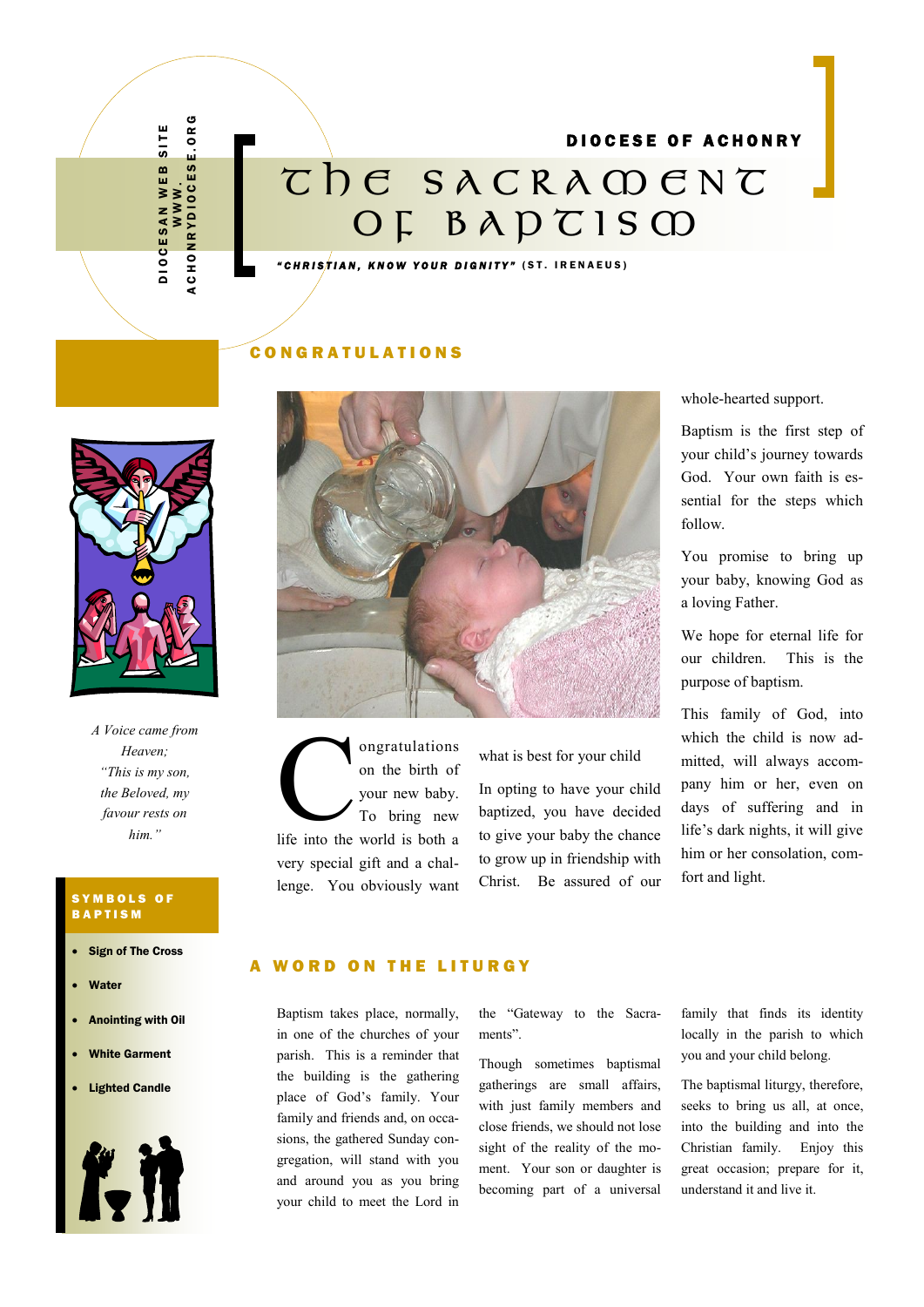#### **CHOOSING A NAME**

The preparation for baptism begins, even now, as you read through this pamphlet.

You have spent time choosing a name for your child, a name that will stay with him or her through life. Most likely you have pondered on how that name might be spoken, abbreviated and understood. Possibly it's a name closely linked with your family or maybe a name you like and that you had always told yourself, you'd give your child. The

## choosing of a name is important and should reflect the Christian tradition. We remember that moment when the father of John the Baptist asked for a writing tablet and wrote, "His name is John". He was making a powerful, if indeed unspoken, statement: this child is to live his life under God's direction and God has indicated, indeed chosen a name and it's the name he will be given.

Spend some time then, with

your child's name. Let it be a name chosen in faith - a name that reflects your desire to see your child carry a strong and meaning-filled name into and through life.

At the door of the church you will be asked to tell all gathered the name you have chosen for your child.

The name, therefore, is the starting point.



*"What name have you chosen for your child?"*

#### AT THE THRESHOLD

Just inside the door of the church, you will gather with your family and friends. There the priest will meet you and welcome you. He will remind you that this is the point of contact and, just as we greet people at the door of our own home, so too the child to be baptized is met at the door of our parish church. This is a reminder that baptism is a sacrament of entry and welcome into the family

of God.

The priest, in welcoming you, will remind you of the importance of this moment. Here you will tell those gathered the name you have chosen for your child. The priest will ask if you wish your child, whom he calls by name, to be baptized and you will answer 'yes'.

He will speak to you of your responsibilities as Christian parents. In reminding you of what is involved, he will speak to you of giving faithfilled example to your children. He will ask you if you understand what is involved. It is a moment of acceptance of a mission, a calling or vocation to be the voice of God in the life of your child.

He will then speak to those you have chosen to be god parents for your child …..

"God's family will always be present and those who belong to this family will never be alone."

(Pope Benedict during a celebration of Baptism on January 8th, 2006)

#### **WORD ON GODPARENTS**

Apart from you, as parent, the next most significant adults in the baptismal liturgy will be the sponsors or godparents.

This is not always reflected in the choices made. Sometimes godparents are chosen for who they are rather than what they are. While we all want to involve our friends in the important moments of life, this sometimes leads to choices that are less than ideal.

The godparent must be a man or woman of faith. He or she commits to helping you in your role as Christian parents and, in that very commitment, makes a strong statement of belief.

Choose then a man and woman that you know will give your child the best by way of example through life. It is not just about remembering birthdays but about sharing responsibility for the faith formation of your child.

Ideally there should be two godparents, a man and a woman, old enough, steeped in the Faith enough, to know what they are about.



*Sponsors: "Are you ready and willing to help this couple in their duty as Christian parents?" "We are."*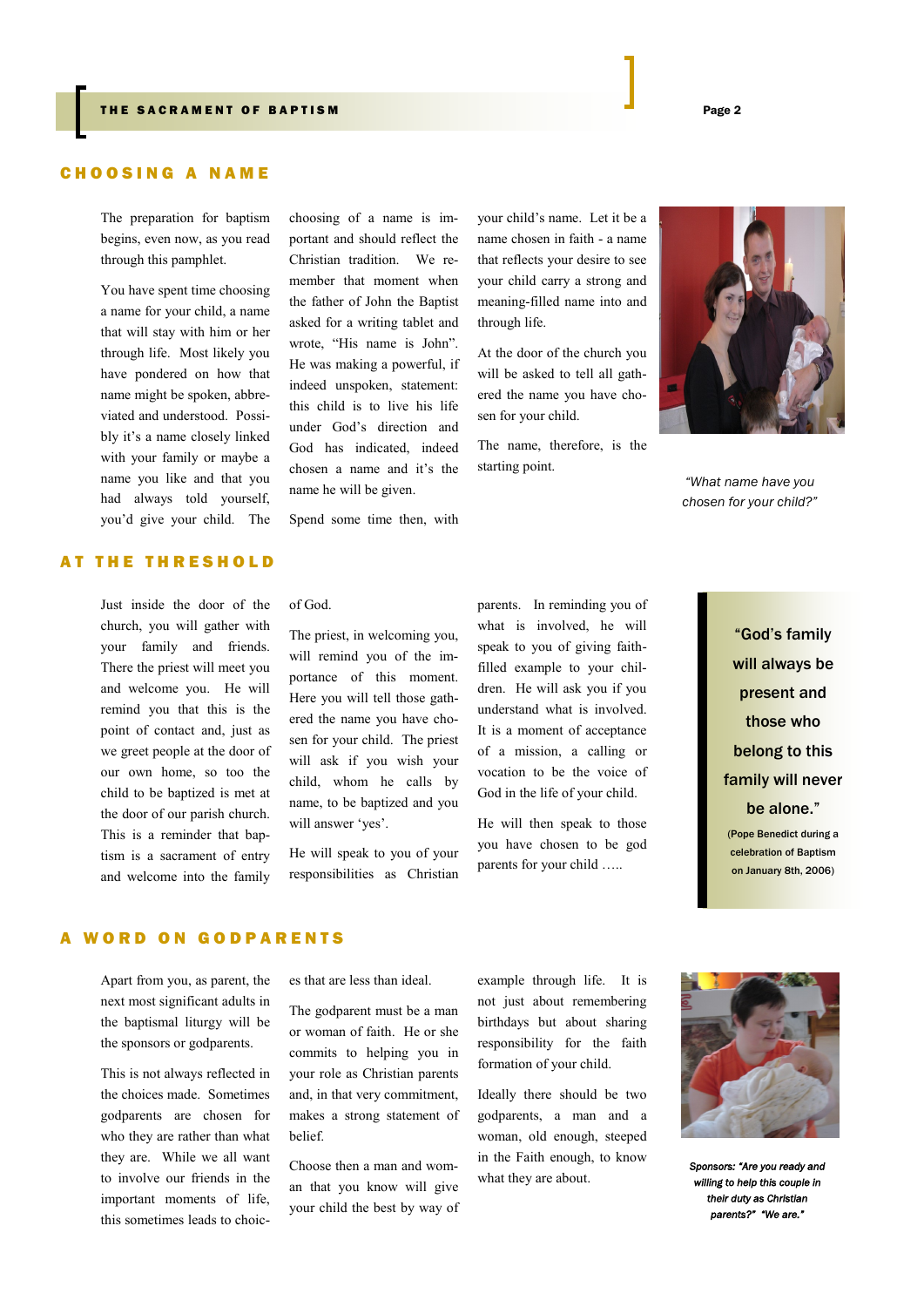#### DIOCESE OF ACHONRY Page 3

#### WELCOMED WITH GREAT JOY

"The Christian Community welcomes you with great joy. In its name, I now claim you for Christ. I trace the sign of the cross on your forehead and invite your parents and godparents to do the same". With these words the priest begins his dialogue with the child to be baptized. Having spoken to the parents and godparents attention is now focused on the central character of the liturgy. It is a lovely gesture, a moment of touch

and identification. The child will live the rest of his or her Christian life under the sign of the cross.

In tracing that cross on the child's forehead the point is once again made that it is a shared task. Other family members may be asked to trace the cross as well. Again, a reminder that in the Christian family we all have a part to play.

Having been welcomed with

"great joy", the child is placed beneath the protection of the cross, that sign which joins earth with heaven and peoples with one another.

The cross is a reminder of the death and resurrection of Jesus and even now the child is linked with this event and promised a share in this new life.

This completes the first part of the baptismal liturgy and all move to the front of the church.



*"I now trace the sign of the Cross on your forehead and invite your parents and godparents to do the same."*

# "I did the planting, Apollos did the watering, but God made things grow." *(Corinthians 3:6)*

#### THE LITURGY OF THE WORD

The journey is begun and we walk with the child to the front of the church where we spend some time with God's word.

Here we listen to readings from the Scriptures that draw us into a deeper awareness of God's plan for the world and its people.

You might become involved in this moment by speaking with the priest about the read-

ings to be used. Perhaps you might read from the Scriptures yourself or ask one of your relations to do so.

The word shared is central to all the sacraments and the word spoken during the baptism is intended to deepen the awareness of the gathered assembly.

Sometimes, given the presence of small children, it might be difficult to focus on what is said. For that reason, a shorter reading might be appropriate, one that stays with the listener and encourages him or her to respond to what has been heard.

During the child's life and faith formation he or she will learn much of the teaching of Scripture but, on the day of baptism, the word shared is intended, not for the child but for the adults present.

### SAINTS CALLED AND THE WATER BLESSED

The liturgy now calls on the saints to join our prayers with those of these holy ones, asking them to intercede for God's blessings on this child.

The litany of the saints is a reminder of those gone before us and, in particular, those who lived the Christian message to the full. The intercession of the saints will be

an important support throughout the child's life.

The baptismal water is blessed. A prayer is used that traces the history of water through the biblical ages and reminds us of its cleansing powers.

We hear reference to the waters of the Great Flood, the water that flowed from the side of the Crucified Lord, waters that quenched thirst, cleansed, healed and nourished.

All this reminds us of the role of water in the liturgy of baptism. Jesus himself entered the waters of baptism and we are reminded that the water was made holy by the one baptized.



*"Make holy this water which you have created, so that all those whom you have chosen may be born again by the power of the Holy Spirit."*